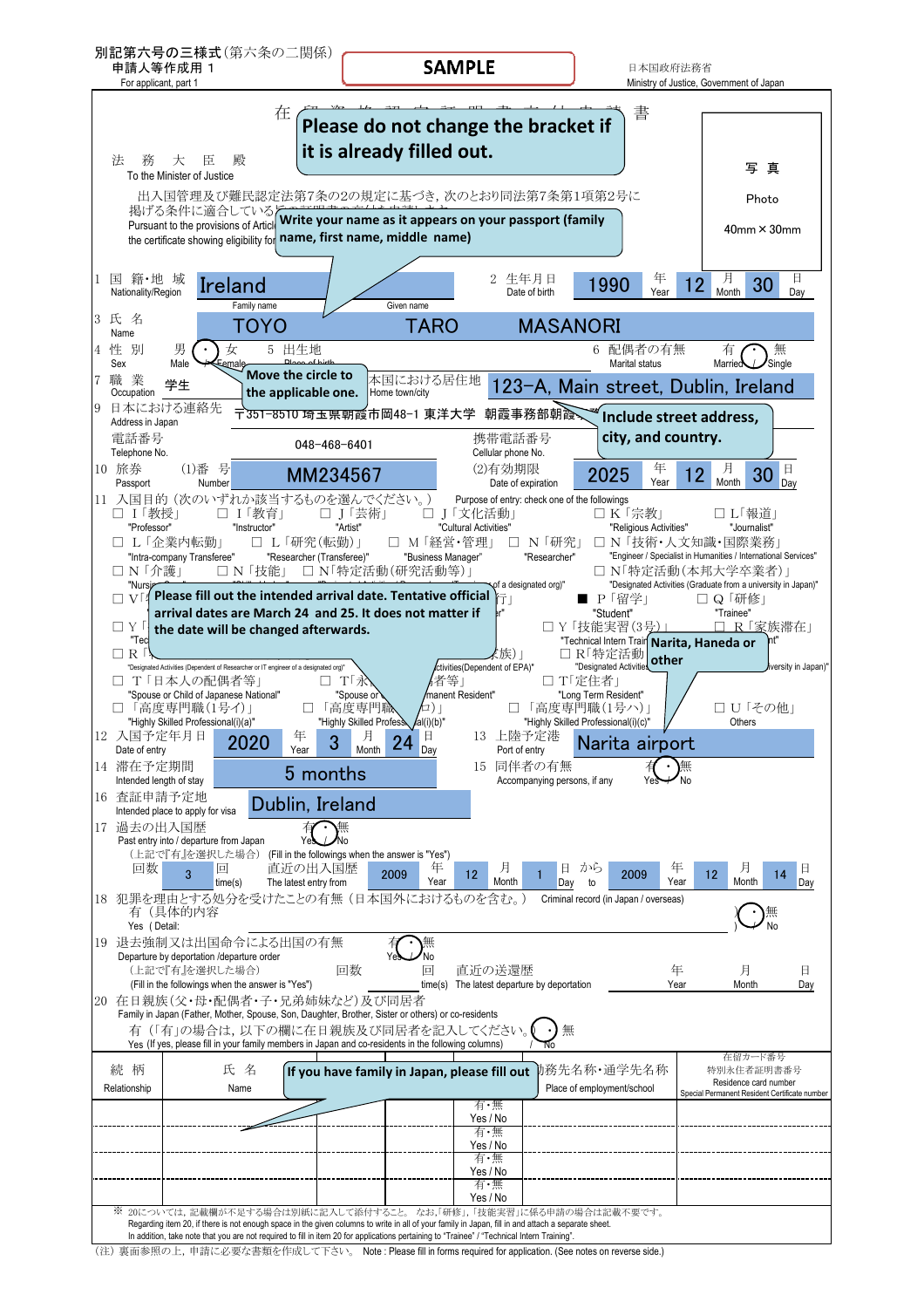| 申請人等作成用 2 P (「留学」)<br>For applicant, part 2 P ("Student")                                                                                                                                                                                                                                                                                                                                                                                                        | 在留資格認定証明書用<br>For certificate of eligibility                                                                                                                                                                                                      |
|------------------------------------------------------------------------------------------------------------------------------------------------------------------------------------------------------------------------------------------------------------------------------------------------------------------------------------------------------------------------------------------------------------------------------------------------------------------|---------------------------------------------------------------------------------------------------------------------------------------------------------------------------------------------------------------------------------------------------|
| 通学先 Place of study<br>21<br>(1)名 称<br>東洋大学 朝霞キャンパス<br>Name of school                                                                                                                                                                                                                                                                                                                                                                                             |                                                                                                                                                                                                                                                   |
| (3)電話番号<br>(2)所在地<br>〒351-8510 埼玉県朝霞市岡48-1<br>Telephone No.<br>Address                                                                                                                                                                                                                                                                                                                                                                                           | 048-468-6401                                                                                                                                                                                                                                      |
| 22 修学年数 (小学校~最終学歴)<br>17<br>Total period of education (from elementary school to last institution of education)                                                                                                                                                                                                                                                                                                                                                  | 年<br>Years                                                                                                                                                                                                                                        |
| 23 最終学歴 (又は在学中の学校) Education (last school or institution) or present school<br>■ 在学中<br>□ 休学中<br>(1)在籍状況<br>□ 卒業<br>Registered enrollment<br>Graduated<br>In school<br>Temporary absence<br>□ 大学院 (博士)<br>■大学院 (修士)<br>口 大学<br>□ 短期大学<br>Master<br>Junior college<br>Doctor<br>Bachelor<br>□ 高等学校<br>□ 中学校<br>小学校<br>□ その他(<br>п<br>Senior high school<br>Junior high school<br>Elementary school<br>Others<br>(3)卒業又は卒業見込み年月<br>(2)学校名<br><b>ABC University</b> | □ 中退<br>Withdrawal<br>□ 専門学校<br>College of technology<br>月<br>年<br>2021<br>з                                                                                                                                                                      |
| Date of graduation or expected graduation<br>Name of the school<br>24 日本語能力 (専修学校又は各種学校において日本語教育以外の教育を受ける場合に記入)<br>Japanese language ability (Fill in the followings when the applicant plans to study at advanced vocational school or vocational school<br>(except Japanese language))<br>■ 試験による証明<br>Proof based on a Japanese language test                                                                                                                 | Month                                                                                                                                                                                                                                             |
| (1) 試験名 Name of the test<br>N <sub>2</sub><br>Japanese Language Proficiency Test                                                                                                                                                                                                                                                                                                                                                                                 | (2)級又は点数 Attained level or score                                                                                                                                                                                                                  |
| ■ 日本語教育を受けた教育機関及び期間 Organization and period to have received Japanese language education<br>機関名<br><b>ABC University</b>                                                                                                                                                                                                                                                                                                                                         |                                                                                                                                                                                                                                                   |
| Organization<br>期間:<br>年<br>月<br>から<br>年<br>2019<br>2019<br>$\overline{4}$<br>Period from<br>Year<br>Month<br>to<br>Year                                                                                                                                                                                                                                                                                                                                         | 月<br>まで<br>9<br>Month                                                                                                                                                                                                                             |
| □その他<br>Others                                                                                                                                                                                                                                                                                                                                                                                                                                                   | Please prepare at least 120000 yen per month to                                                                                                                                                                                                   |
| Please check the box<br>If the individual supporting you lives outside Japan, please select<br>for the way you will pay<br>this colum and fill in the amount you will receive from your<br>your living expenses<br>supporter per month.<br>while living in Japan<br>and fill in the amount.<br>If anyone (yourself, your parents etc.) bring you money<br>(You can select multiple<br>from overseas, please fill in these columns.<br>colums).                   | cover living expenses including accommodation.<br>If you are an ISEP student and have already paid<br>for meals and accommodation to your home<br>university or ISEP, please choose "Others" and<br>submit the letter/certificate of payment from |
| 而在實の又开万法寺(生活費,学費及び家賃について記入すること。)※複数選択可<br>Method of support to pay for expenses while in Japan(fill in with regard to living expenses, tuition and rent) * multiple answers possible                                                                                                                                                                                                                                                                             | them that explains you have already paid the                                                                                                                                                                                                      |
| Method of support and an amount of support per month (average)<br>(1)支弁方法及び月平均支弁額<br>■ 本人負担<br>□ 在外経費支弁者負担<br>40.000                                                                                                                                                                                                                                                                                                                                             | expenses for meals and accommodation and you<br>円<br>80,000                                                                                                                                                                                       |
| Self<br>Supporter living abroad<br>□在日経費支弁者負担<br>円<br>口 奨学金<br>Supporter in Japan<br>Yen<br>Scholarship                                                                                                                                                                                                                                                                                                                                                          | will receive them while at Toyo. Please also<br>Yen<br>円<br>prepare about 50000 yen per month for living<br>Yen                                                                                                                                   |
| 円<br>□その他<br>Yen<br>Others                                                                                                                                                                                                                                                                                                                                                                                                                                       |                                                                                                                                                                                                                                                   |
| (2)送金・携行等の別<br>Remittances from abroad or carrying cash<br>□外国からの携行<br>円<br>■外国からの送金                                                                                                                                                                                                                                                                                                                                                                             | If you receive money from overseas,<br>æ                                                                                                                                                                                                          |
| Carrying from abroad<br>Yen<br>Remittances from abroad<br>(携行者<br>) 口 その他<br>携行時期                                                                                                                                                                                                                                                                                                                                                                                | 600.000<br>please select this colum and fill in the<br>Yen<br>円<br>amount per month during your study                                                                                                                                             |
| Name of the individual<br>Date and time of<br>Others<br>carrying cash<br>carrying cash<br>(3)経費支弁者(複数人いる場合は全てについて記入すること。)※任意様式の別紙可                                                                                                                                                                                                                                                                                                                               | Yen<br>period.                                                                                                                                                                                                                                    |
| Supporter(If there is more than one, give information on all of the supporters )*another paper may be attached, which does not have to use a prescribed format.<br>①氏 名<br>Toyo Ichiro<br>Name                                                                                                                                                                                                                                                                   | Please fill in this space with your supporter's<br>information if you select 'Supporter living abroad'<br>or 'Supporter in Japan' in Q.26. If you support by                                                                                      |
| ②住 所<br>電話番号<br>5-28-20 Hakusan Tokyo 112-8606<br>Telephone No.<br>Address<br>3職業 (勤務先の名称)<br>電話番号                                                                                                                                                                                                                                                                                                                                                               | yourself, please write "Applicant" in the name box<br>$+81 - 3 - 0000 - 0000$<br>and fill out other information. If you do not have a                                                                                                             |
| Professor (EFG University)<br>Occupation (place of employment<br>Telephone No.<br>4年 収<br>円<br>5.000.000<br>Annual income<br>Yen                                                                                                                                                                                                                                                                                                                                 | job, please fill in this space with the amount of your<br>$+81 - 3 - 0000 - 0000$<br>bank balance. i.e."bank balance 1,000,000"                                                                                                                   |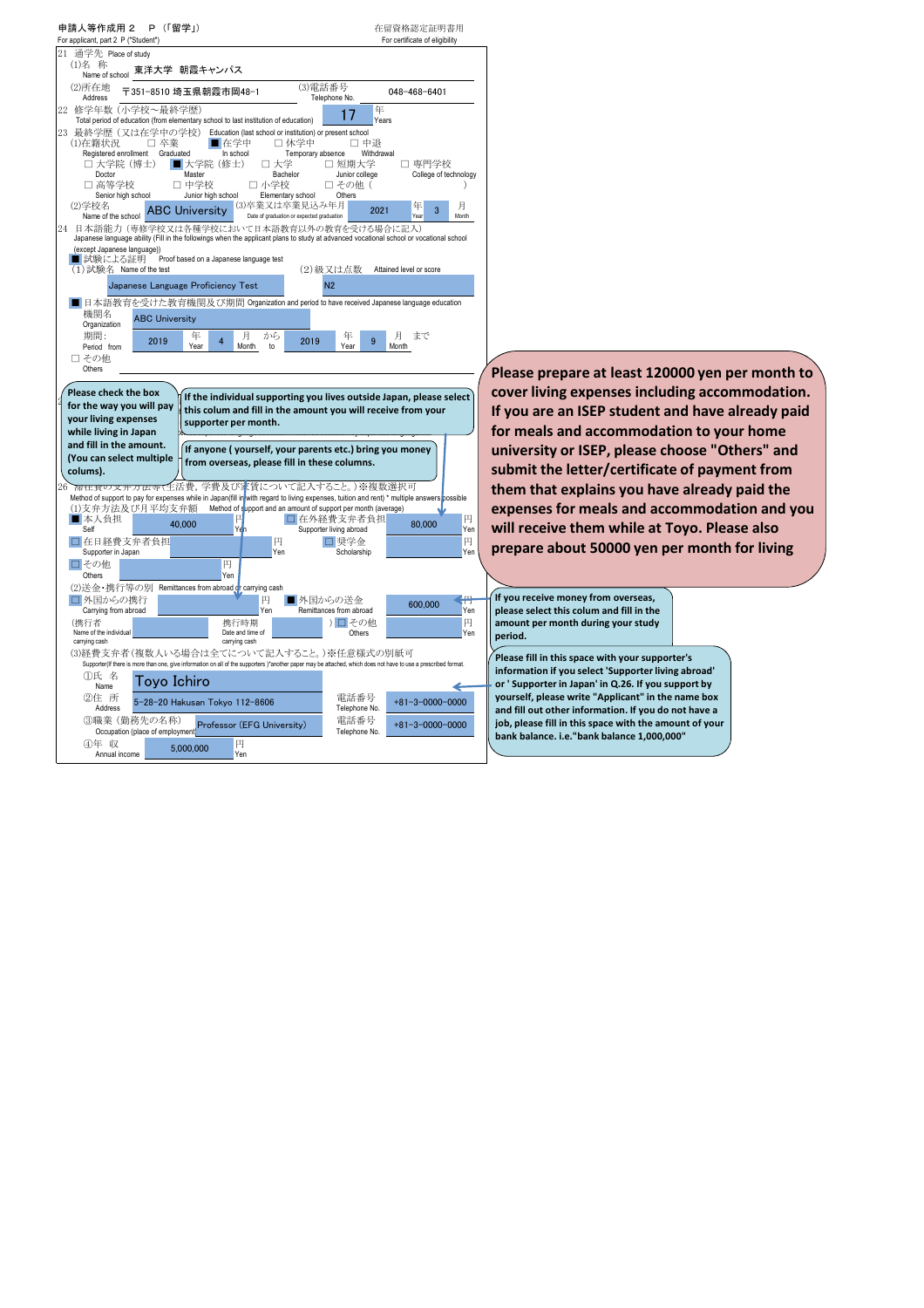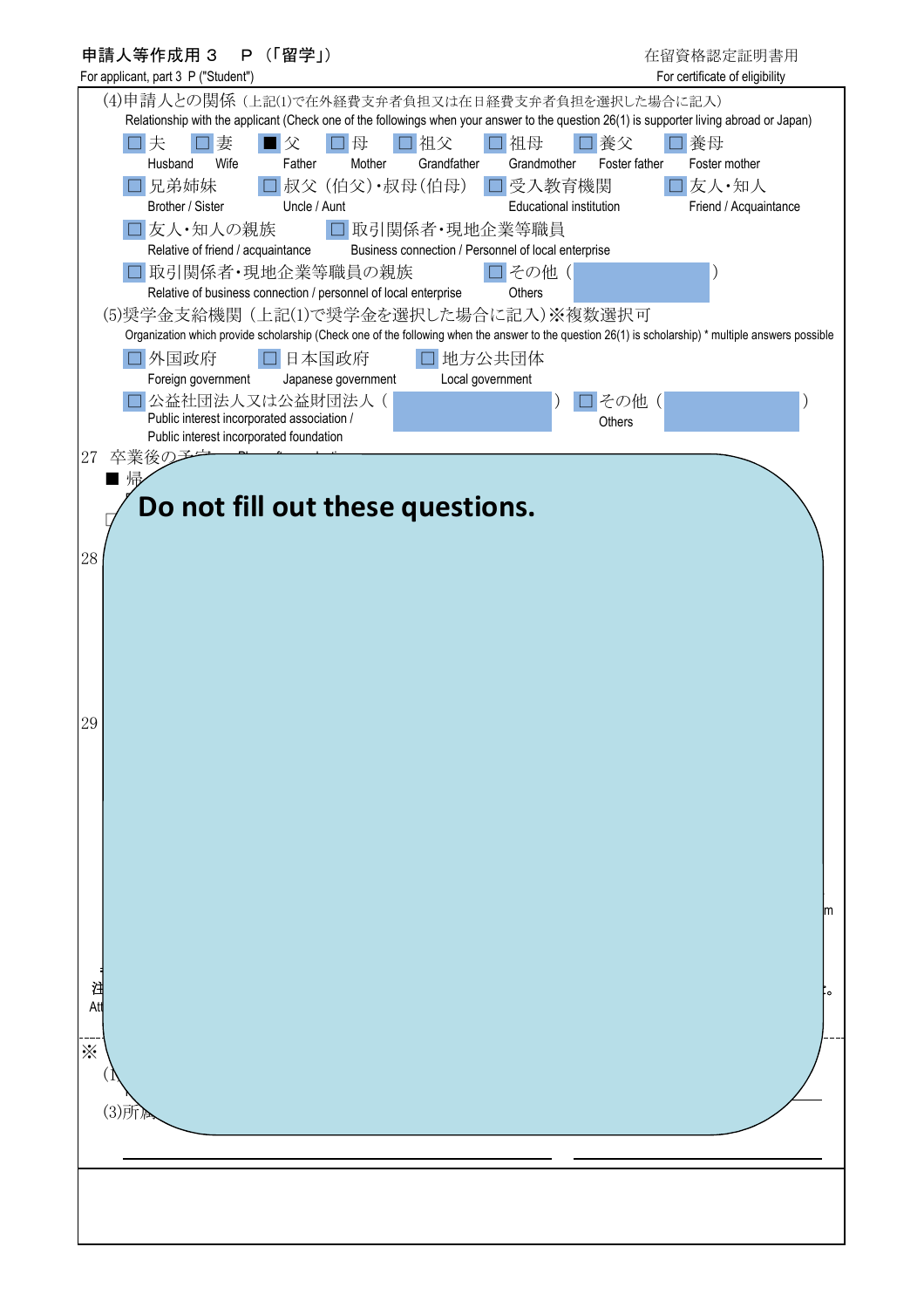